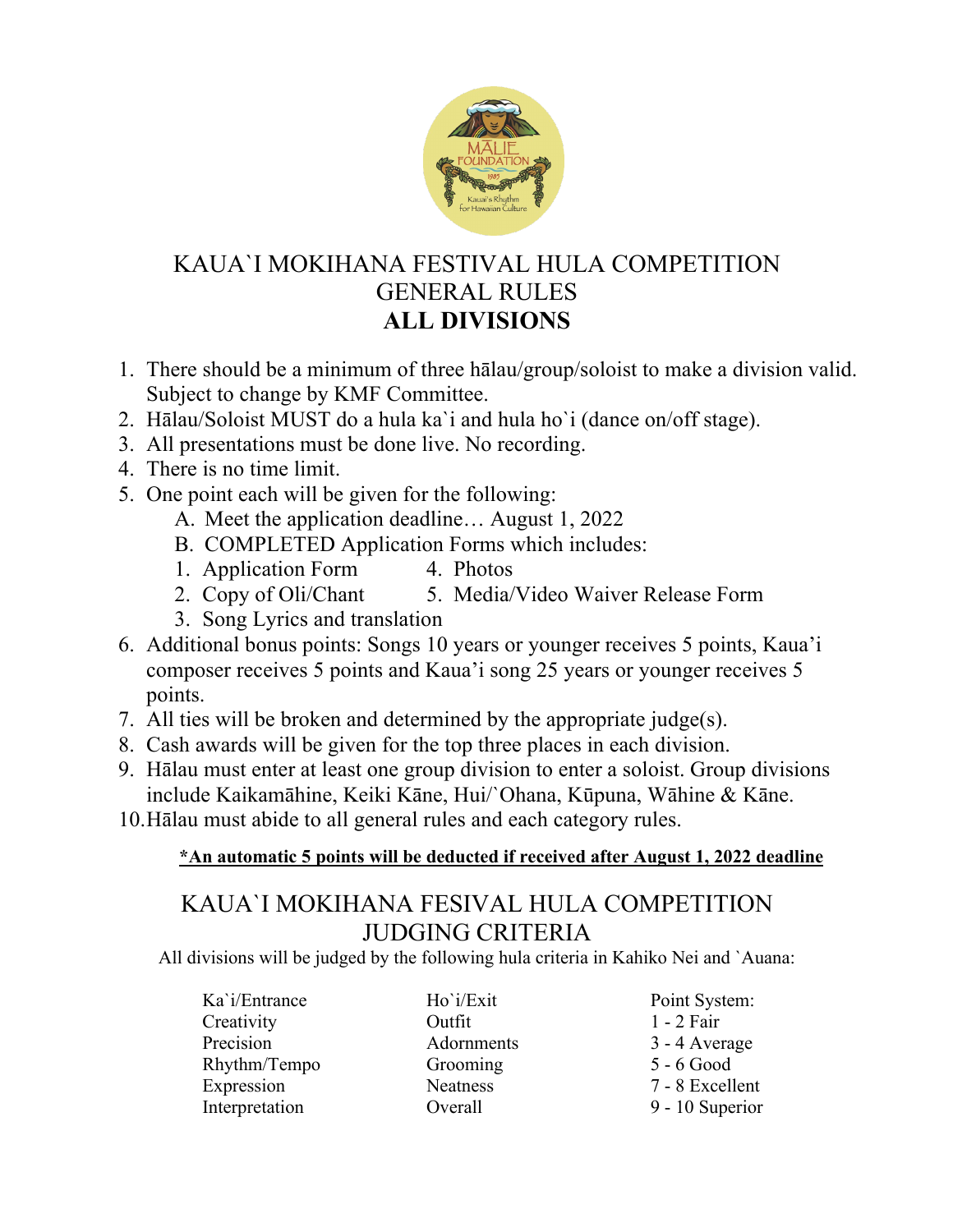#### GROUP WĀHINE & GROUP KĀNE - Ages 13-54 GROUP KEIKI KĀNE & GROUP KAIKAMĀHINE – Ages 6-12 GROUP KŪPUNA – Ages 55+ (`Auana Only) HUI/`OHANA – All Ages (`Auana Only)

## Group Kahiko

- 1. Hālau entering Kāne, Wāhine, Kaikamāhine, Keiki Kāne must enter both Group Kahiko Nei and Group `Auana.
- 2. Group Kane and Group Wahine Dancers *must* use at least one traditional implement. Hālau can receive 3 bonus points for each additional implement used. Implement must make a sound.
- 3. Chant should be in Hawaiian.
- 4. Choice chant *should be* 25 years or less.
- 5. There must be a minimum of 3 dancers and maximum of 15 dancers.
- 6. No more than 3 chanters.
- 7. Hālau must do a hula ka`i and hula ho`i.

## Group `Auana

- 1. Hālau entering Kāne, Wāhine, Kaikamāhine, Keiki Kāne must enter both Group Kahiko Nei and Group `Auana.
- 2. Group Kupuna enters `Auana only and can be male and/or female ages 55+.
- 3. Hui/`Ohana is open to all ages in any business, group, club or family that is NOT a hālau.
- 4. The song can be in Hawaiian or Hapa Haole.
- 5. Group Kāne and Group Wāhine Dancers *must* use at least one implement. Bonus points for this category can receive 2 points for first traditional implement, or 3 points for  $1<sup>st</sup>$  nontraditional implements (ie: castanets, maracas), or 5 points for  $1<sup>st</sup> NEW non-traditional$ implement (ie: jitter ring), or 1 point for each additional implement. *Implements must make sounds.*
- 6. There must be a minimum of 3 dancers and a maximum of 15 dancers.
- 7. A maximum of 5 musicians and NO ELECTRICAL INSTRUMENTS.
- 8. Hālau/Group *must* do a ka`i and ho`i.

#### MISS MOKIHANA HULA KAHIKO - Ages 18+

- 1. In order to enter a soloist, a hālau must enter a group category. NOTE: This rule will be modified for future events as decided by KMF committee.
- 2. Soloist must be single and never married.
- 3. Soloist must do a hula ka`i, oli and hula ho`i.
- 4. Soloist hula is limited to the Kalākaua Era.
- 5. Soloist main chant/hula must be about the Hawaiian island of her birth.
- 6. No hula noho (seated hula) PERMITTED.
- 7. Soloist will be judged and awarded in the following categories:

●HULA ●OLI ●OUTFIT/ADORNMENTS ●OVERALL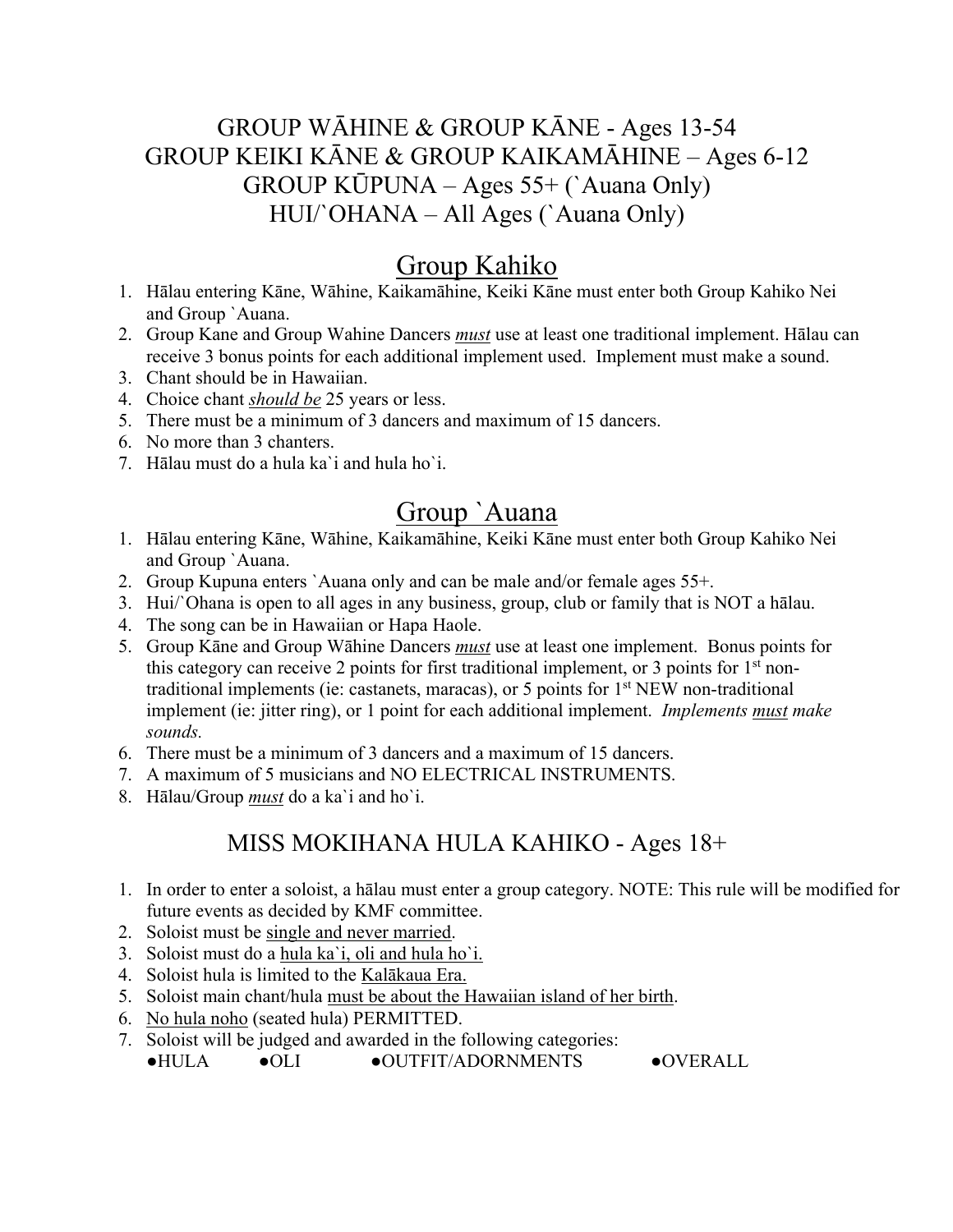#### SOLO KAIKAMAHINE & KEIKI KANE (Ages 6-12 Years) SOLO `OPIO WAHINE & `OPIO KANE (Ages 13-17 Years) Kahiko/`Auana

- 1. Hālau must enter both Group Kahiko Nei & Group `Auana in the following divisions: Kaikamāhine, Keiki Kāne, Wāhine & Kāne
- 2. Dancer *must* be the same for both Kahiko Nei and `Auana.
- 3. Soloist must do a hula ka`i and hula ho`i.
- 4. The song can be in Hawaiian or Hapa Haole.

#### SOLO `AUANA Mrs. Mokihana Hula (Ages 30-54 Years) \*Must be married, divorced or widowed Mr. Hula `Auana (Ages 18-54 Years) Kupuna Mokihana Hula (Ages 55 +)

\*Dancer can be male or female

- 1. Soloist must do a hula ka`i and hula ho`i.
- 2. The song can be in Hawaiian or Hapa Haole.

#### HULA COMPETITION SPECIAL AWARDS

MARGARET AIPOALANI MUSIC AWARD: All musical groups in the `Auana divisions only. HAWAIIAN LANGUAGE AWARD: All divisions in the Kahiko Nei only.

HENRY MOIKEHA PA HO'OPA AWARD: Wāhine/Kāne Division Only. PURPOSE: To encourage more and greater participation by the kumu hula. This award is for the kumu hula who meets the following criteria:

- 1. Kumu Hula must haku the mele Kahiko Nei.
- 2. Kumu Hula must ho`opa`a, pa`i and chant.
- 3. Kumu Hula must play a musical instrument.
- 4. Kumu Hula must sing.

GEORGE KANANIOKEAKUA HOLOKAI Overall Award: Only judges scores will be added – minus the "bonus points"

KILOHANA KAUA`I AWARD: Judges choice on the BEST FACT SHEETS submitted by the participating kumu hula.

JOSIE & DON OVER MEMORIAL AWARDS CASH AWARDS SPECIFICALLY FOR MISS MOKIHANA HULA KAHIKO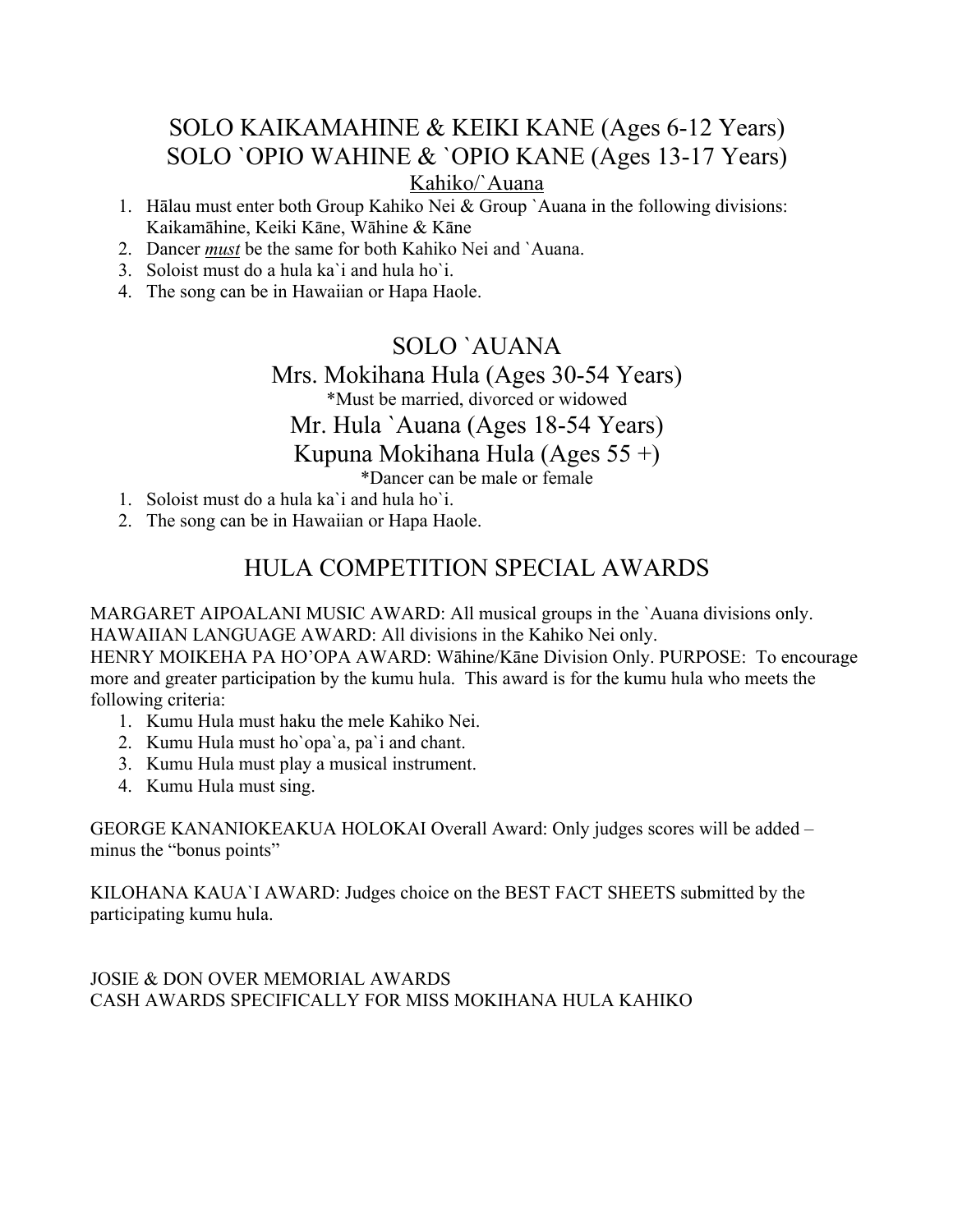

# Kaua'i Mokihana Festival Hula Competition<br>APPLICATION FORM

| ○ Kāne Kahiko                                                                                                  | ○Kāne `Auana                      | ○Keiki Kāne Kahiko                 | ○Keiki Kāne `Auana                         |
|----------------------------------------------------------------------------------------------------------------|-----------------------------------|------------------------------------|--------------------------------------------|
| ⊙Wāhine Kahiko                                                                                                 | oWāhine `Auana                    | ○Kaikamāhine Kahiko                | ○Kaikamāhine `Auana                        |
| Solo Opio Kane<br>OHui/'Ohana                                                                                  | Solo Opio Wahine<br>⊙Kūpuna Auana | ⊙Solo Keiki Kane<br>○Mrs. Mokihana | ○Solo Kaikamahine<br>○Mr. Kane Hula `Auana |
| ⊙Solo Kupuna Mokihana                                                                                          | ○Miss Mokihana Hula Kahiko        |                                    |                                            |
|                                                                                                                |                                   |                                    |                                            |
| Hālau/Hui:                                                                                                     |                                   |                                    |                                            |
|                                                                                                                |                                   | Contestant Name:                   |                                            |
|                                                                                                                |                                   |                                    |                                            |
|                                                                                                                |                                   |                                    |                                            |
|                                                                                                                |                                   | Song/Chant Title:                  |                                            |
| Composer:                                                                                                      |                                   |                                    |                                            |
| Date Song/Chant Composed:                                                                                      |                                   |                                    |                                            |
| Description of Song/Chant:                                                                                     |                                   |                                    |                                            |
|                                                                                                                |                                   |                                    |                                            |
|                                                                                                                |                                   |                                    |                                            |
|                                                                                                                |                                   |                                    |                                            |
|                                                                                                                |                                   |                                    |                                            |
| Description of Outfit:                                                                                         |                                   |                                    |                                            |
|                                                                                                                |                                   |                                    |                                            |
|                                                                                                                |                                   |                                    |                                            |
|                                                                                                                |                                   |                                    |                                            |
|                                                                                                                |                                   |                                    |                                            |
| Description of Adornments: 2008 and 2008 and 2008 and 2008 and 2008 and 2008 and 2008 and 2008 and 2008 and 20 |                                   |                                    |                                            |
|                                                                                                                |                                   |                                    |                                            |
|                                                                                                                |                                   |                                    |                                            |
|                                                                                                                |                                   |                                    |                                            |
|                                                                                                                |                                   | List of Implements:                |                                            |
|                                                                                                                |                                   |                                    |                                            |
| <b>Musical Group Name:</b>                                                                                     |                                   |                                    |                                            |
|                                                                                                                |                                   |                                    |                                            |